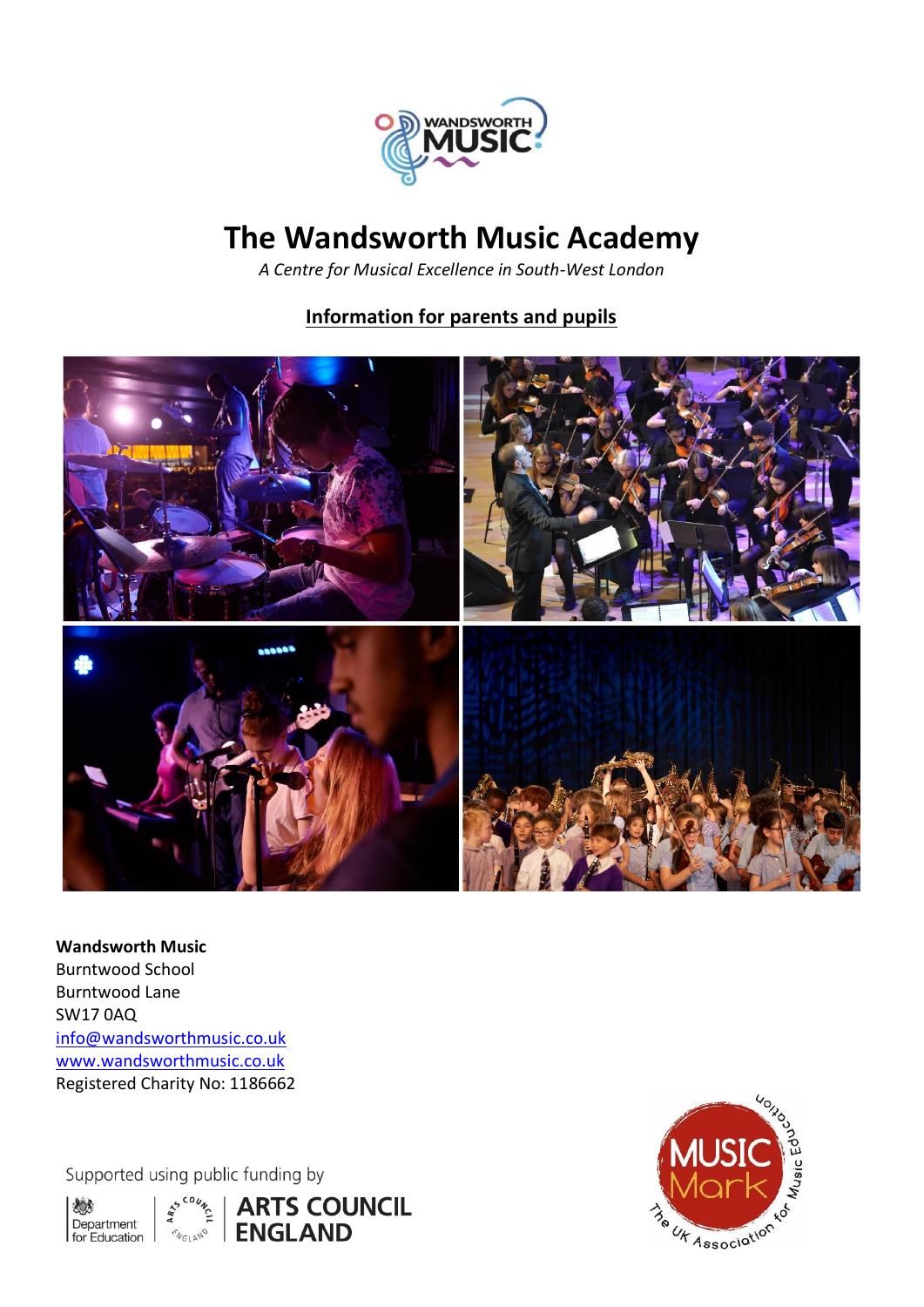# **Contents**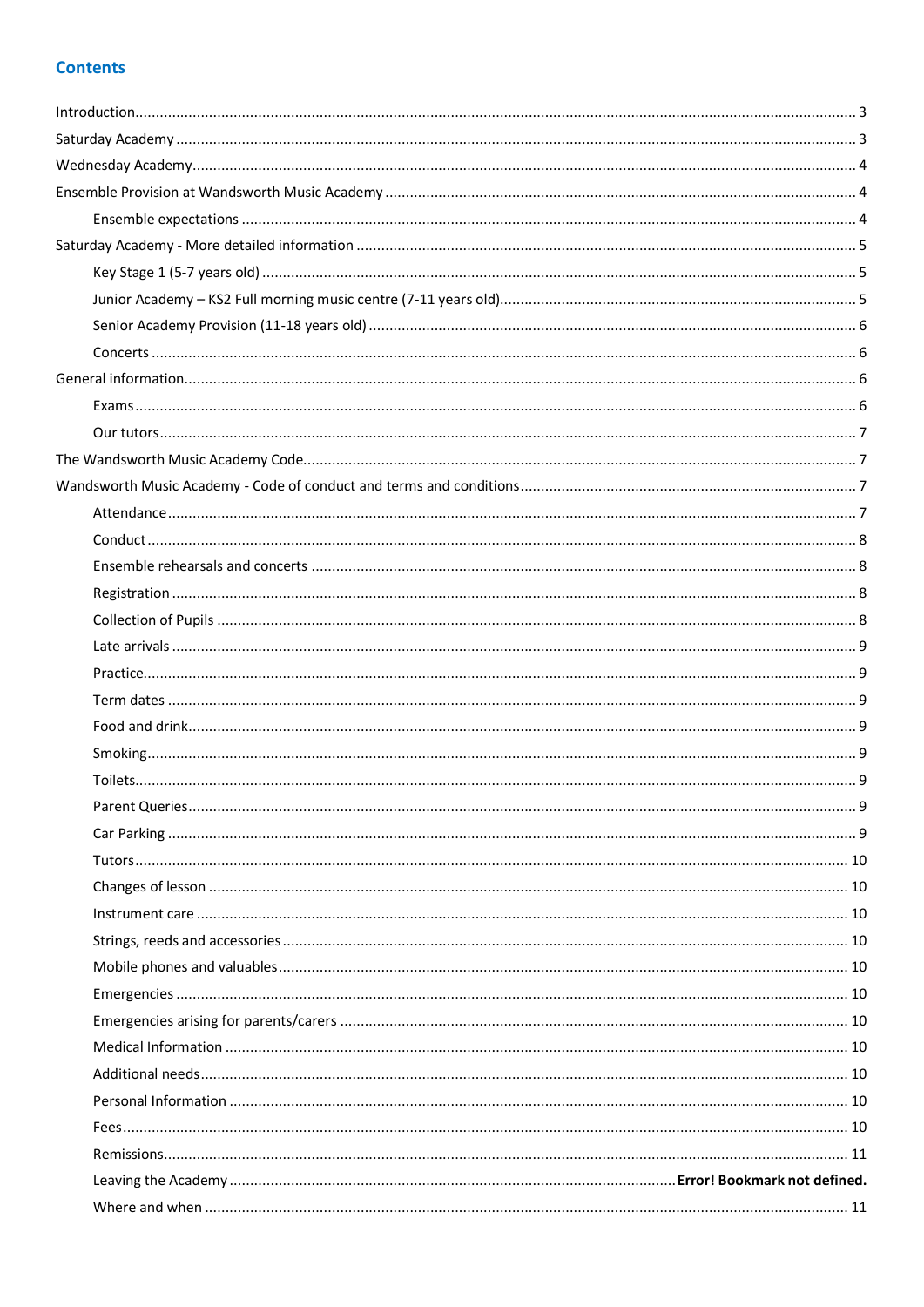# <span id="page-2-0"></span>**Introduction**

The **[Wandsworth Music Academy](https://wandsworthmusic.co.uk/music-academy/)**, a centre of musical excellence in South West London, provides high quality music tuition and progression routes for more than 500 children and young people aged 5-21.

Many of our past students have gained entrance to top conservatoires and universities such as; [Guildhall School of](https://www.gsmd.ac.uk/)  [Music,](https://www.gsmd.ac.uk/) [Royal Northern College of Music,](https://www.rncm.ac.uk/) [Trinity College of Music](https://www.trinitylaban.ac.uk/study/music) and [Leeds College of Music.](https://www.lcm.ac.uk/)

From the very beginning of instrumental and vocal learning young people are supported to play and sing in choirs, orchestras and bands through our bespoke ensemble development programme encompassing classical, popular, jazz and world music genres.

The Music Academy provides the very highest standard of musical progression and is home to Wandsworth's leading orchestras, bands and choirs including; 3 Symphony Orchestras, 3 Jazz Orchestras, Contemporary Pop and Rock Bands, numerous choirs, Steel Pans and Djembe Drumming.

Wandsworth Music Academy ensembles regularly perform at a variety of prestigious events and venues, including the [Royal Festival Hall,](https://www.youtube.com/watch?v=VBz6RYKIyew) [Wimbledon Lawn Tennis Championships,](https://www.youtube.com/watch?v=SV1gUytd8ks) [London Jazz Festival,](https://efglondonjazzfestival.org.uk/events/next-generation-takes-over-1) [Royal Albert Hall,](https://www.royalalberthall.com/) [Hideaway](https://www.hideawaylive.co.uk/)  [Jazz Club](https://www.hideawaylive.co.uk/) and the annual foreign orchestral tour.

The Music Academy runs on Saturdays, 8am – 2pm and Wednesdays, 4.30pm – 9.30pm at, and in partnership with [Burntwood School.](https://www.burntwoodschool.com/)

# <span id="page-2-1"></span>**Saturday Academy**

The **Wandsworth Music Academy (Saturdays)** provides high quality musical progression routes for young people aged 5-18, covering a wide range of musical genres, instrumental and vocal studies across three distinct phases:

### **Key Stage 1 (5-7 years old)**

Sound Start sessions run for 30 minutes and include singing, rhythm games, dance, recorder and percussion to develop children's core musical skills and foster a lifelong enjoyment of music. In addition, Year 2 children also participate in the Music Academy Junior Choir.

### **Key Stage 2 (7-11 years old)**

Children enjoy a full morning of music making including learning musical instruments in small groups, ensemble (orchestra or band), theory and composition, choir, steel pans and djembe drumming.

### **Secondary (11-18 years old)**

Secondary students may apply for membership of the borough's leading orchestras and ensembles and are offered the option of a 1-1 instrumental lesson. Additional ensembles and theory lessons are also available.

### **What instruments do we offer?**

Instrument availability will vary year on year. Children in the Junior Academy are currently learning the following instruments:

Oboe, Flute, Bassoon, Clarinet, Saxophone, Trumpet, Trombone, French Horn, Tuba, Violin, Viola, Cello, Double Bass, Guitar, Piano, Drum Kit and Percussion.

All children will participate in a suitable Music Academy orchestra, Pop Band or Jazz ensemble. For some great guides on all the different orchestral instruments, have a look at this YouTube video playlist.

<http://www.youtube.com/playlist?list=PLqR22EoucCyccs5J639SCefaM7mD9dMSz>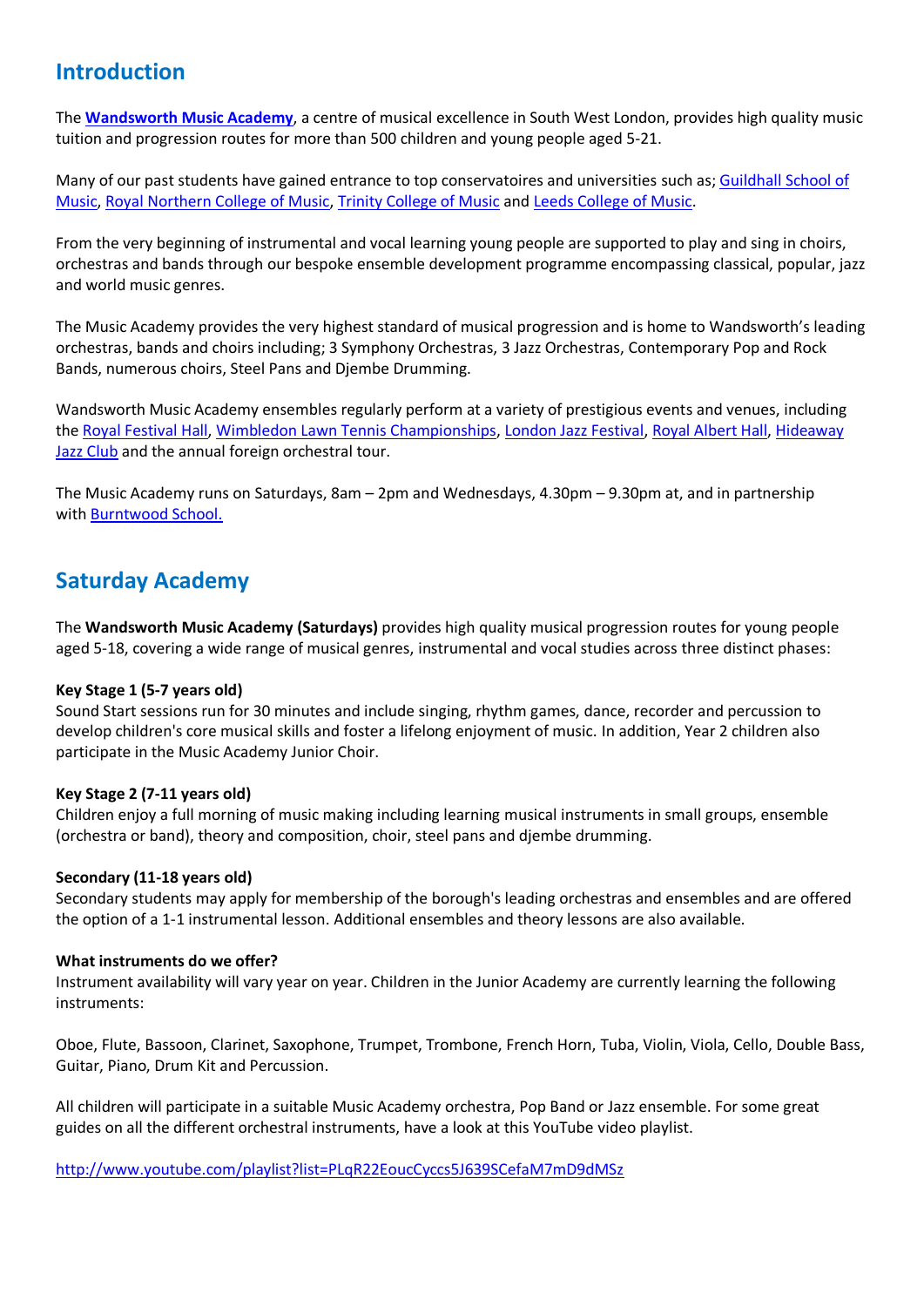*The oboe, bassoon, viola & double bass are all endangered instruments that not many children have the opportunity to play. They are all crucial instruments to have in the orchestra and to this end there are more playing opportunities available to players of endangered instruments; they are greatly sought after!*

# <span id="page-3-0"></span>**Wednesday Academy**

On Wednesdays we offer a wide variety of 1-1 instrumental and vocal lessons, along with a range of choirs and instrumental ensembles. Subject to availability ,tuition taught on Wednesdays may include;

Guitar Drums Piano Singing Violin, Viola, Cello Trumpet, Trombone, French Horn Flute, Saxophone, Clarinet

# <span id="page-3-1"></span>**Ensemble Provision at Wandsworth Music Academy**

The structured ensemble learning programme nurtures children and young people's musicianship towards the borough's flagship ensembles and prestigious performance opportunities. The Academy aims to provide the very highest standard of musical progression.

The following ensembles are available at **the Saturday Academy;**

**Wandsworth Training Orchestra (Strings, Brass, Wind):** For new learners to pre G1. **Wandsworth Junior Orchestra:** Approx. Grade 1-3 **Wandsworth Concert Orchestra:** Grade 3-6 (Audition may be required) **Wandsworth Philharmonic Orchestra (Secondary Age Only):** Entry by audition. Grade5/6+ **Wandsworth Jazz Orchestra Too!:** Approx. Grade 2-5 **Wandsworth Jazz Orchestra: (Secondary Age Only):** Entry by audition approx. Grade 6+ **Junior Pop Band:** Pre grade 1 – 3 level **Pop & Rock Bands: (Secondary age only):** Entry by audition (Guitar/bass/drums/vocal/keys) **Steel Pan Jam!: (Secondary age only) Saxophone Ensemble:** Entry by audition

The following ensembles are available at **the Wednesday Academy;**

**Wandsworth Youth Choir: (Y6+) Wandsworth Performance Troupe Senior (Age 11+):** Musical Theatre Group **Wandsworth Performance Troupe Junior (Y3-6):** Musical Theatre Group **Wandsworth Performance Troupe Tots (R-Y2):** Musical Theatre Group **Junior Concert Band:** Grade 1-3 **String Thing:** Grade 1-3 **Wind, Brass & String Chamber music groups**: Grade 4/5+ (Secondary age only)

# <span id="page-3-2"></span>**Ensemble expectations**

Places in Wandsworth Music Academy ensembles are allocated according to standard, availability, commitment, and (for Senior Ensembles) by invitation or audition/ observation. In some cases, and at our sole discretion, it may not be necessary to hold an audition if we can make an accurate and informed appraisal of your abilities without having to hear you play, either from our prior knowledge of your playing or from your application form.

For senior ensembles, the audition and application process will guide us in allocating players to the orchestra or ensemble most appropriate to their standard. Audition repertoire is set by the panel and any decision is final.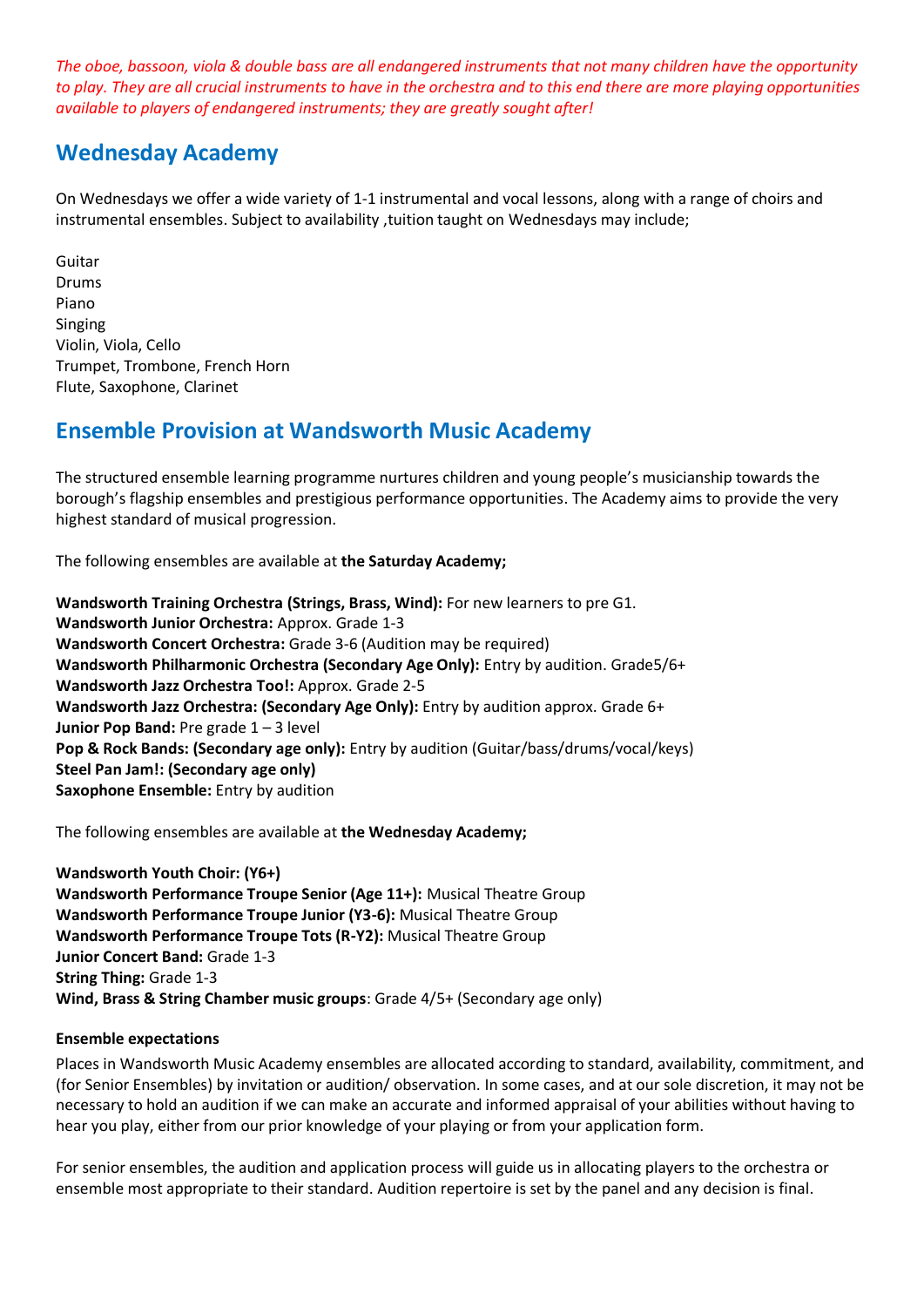Attendance at rehearsals is vital in order to ensure that ensembles develop and play together properly. They rely on teamwork and commitment from every single member.

# **All members of Music Academy ensembles are expected to:**

- give their full commitment and have **regular** and **punctual attendance** at **all** rehearsals, courses and performances
- be fully prepared for rehearsals by:
	- downloading all parts for their instrument / voice
	- learning the parts thoroughly **before** the rehearsals
	- taking parts to their lessons and to go through with their teacher
- arrive at rehearsals and performances in good time to ensure you are seated and ready to start at the rehearsal time (this means arriving at least 15mins before the start time)
- bring a pencil and rubber to rehearsals
- follow rehearsal etiquette by turning off mobile phones and paying full attention to the conductor
- assist in the setup and pack down of rehearsals (including stacking own chair and stand, cleaning any rubbish away and ensuring all instruments are returned to storage as appropriate)

Full attendance at **all** rehearsals and events is expected unless agreed in advance and confirmed in writing by the Head of the Music or ensemble director. Failure to attend rehearsals without permission may necessitate musicians not being able to perform at concerts and result in your place in the ensemble being withdrawn or offered to another musician.

**Please note** that for senior ensembles members who do not demonstrate the required level of commitment and/or standard of playing may be required to re-audition.

For more information about ensembles please visit the **[webpage](https://wandsworthmusic.co.uk/music-academy/)**

# <span id="page-4-0"></span>**Saturday Academy - More detailed information**

# <span id="page-4-1"></span>**Key Stage 1 (5-7 years old)**

These 30 minute sessions include singing games, rhythm activities, dance and recorder. Children will also have opportunities to explore a variety of percussion instruments and play the recorder. The benefits for your child:

- Develop the core musical skills they need to make the most of learning a musical instrument as they get older
- Foster a love of group music making and all the personal and social benefits that brings
- Enjoy singing, playing and moving to music whilst also developing their listening, concentration, coordination and language skills – amongst others!
- An introduction to Saturday music classes that feed into the full morning of instrumental and ensemble tuition from year 3 to 13.
- All children in Year 2 take part in the Junior choir where they are taught to sing in multiple parts and read and follow music.

# <span id="page-4-2"></span>**Junior Academy – KS2 Full morning music centre (7-11 years old)**

For pupils in school years 3 - 6 we offer a full morning of music-making. The morning comprises of multiple musical sessions with a break for the children to socialise with others from the academy and have a snack (they bring this with them).

# **Group instrumental lessons**

Instrumental lessons are taught in small groups that allow students to play together with their peers. These are taught by specialist instrumental teachers.

# **1-1 instrumental lessons**

A limited number of 1-1 instrumental lessons are available for Junior Academy pupils.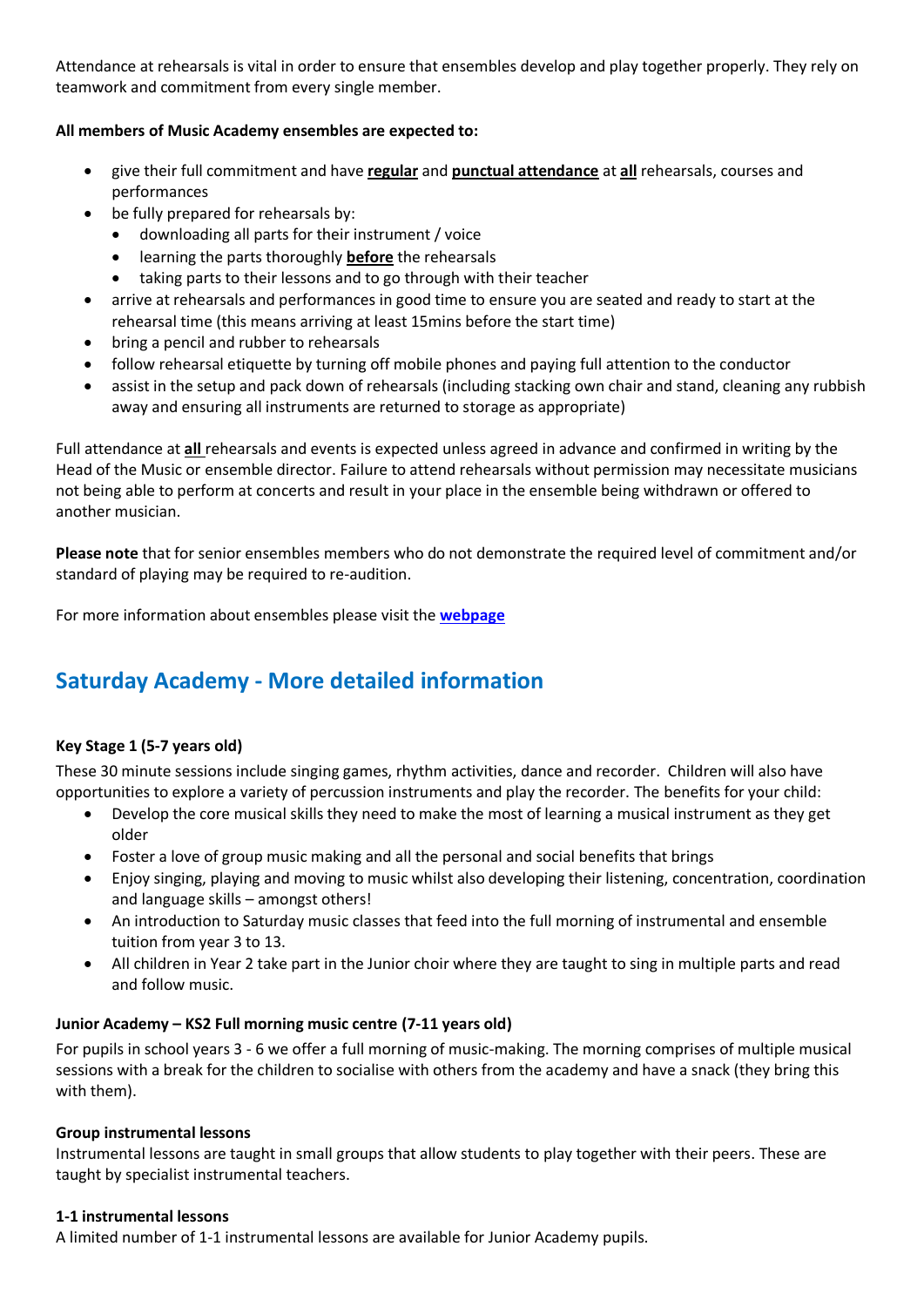### **Choir**

Junior Academy children participate in choir where they are taught to sing in multiple parts and read and follow music.

#### **Steel Pans and Djembe Drumming**

Children have the opportunity to learn the djembe drums and steel pans and perform in ensembles. Both these groups help to develop aural skills as songs are learnt without notation.

#### **General Music Session**

These may include:

**Composition:** The opportunity to devise and notate your own musical creations. **Theory**: A session that develops the understanding of written music and music theory.

#### **Ensemble**

All Junior Academy students participate in one of the following ensembles:

**Beginner Strings/ Wind/ Brass/ Training Orchestra:** Beginner instrumentalists from the same family of instruments experience playing with each other and working as a team for the first time. **Junior Orchestra & Concert Orchestra:** Children progress into these Orchestras when they reach the required

standard. Places in the orchestras are allocated subject to standards, age, availability of spaces and commitment. **Piano, Drums, Guitar:** Students work in ensembles that include percussion ensemble and pop band.

### <span id="page-5-0"></span>**Senior Academy Provision (11-18 years old)**

Secondary aged pupils may apply for membership of the borough's leading orchestras and ensembles.

Secondary instrumentalists also have the option of an individual 30 minute (or 1 hour) lesson. Ensemble membership is compulsory for **all students** receiving instrumental lessons at the Music Academy. Students are allocated a place in an appropriate ensemble (according to ability, availability of spaces and/ or audition). For orchestral instrument players this is either the Wandsworth Junior/Concert Orchestra or Wandsworth Philharmonic Orchestra (subject to audition). Guitarists and pianists participate in Pop Band and/or Jazz Orchestra (subject to audition).

### <span id="page-5-1"></span>**Concerts**

All music academy pupils have the opportunity to participate in regular concerts and events. In addition to external events the Music Academy also holds large scale concerts at Christmas and at the end of the summer term. There are also frequent smaller recital style concerts.

# <span id="page-5-2"></span>**General information**

#### <span id="page-5-3"></span>**Exams**

We see exams as a good way of inspiring further study and celebrating success. They are also useful in helping children to become well-rounded musicians. However, we do not agree with the practice of 'teaching to the exam' where a child automatically moves on to study the next grade upon completion of the previous one.

To be entered for an exam, we must first be confident that the pupil is capable of attaining a good merit or distinction - this is to limit situations where the entire term preceding the exam is given over to cramming just to scrape a pass mark, when time can be better spent on a more rounded musical experience.

Students must demonstrate suitable commitment and practise – i.e. purchasing/ downloading music to practice, regular attendance, good timekeeping, following clear weekly instructions in green book.

**All students must have purchased original copies of the music and piano accompaniment where appropriate.**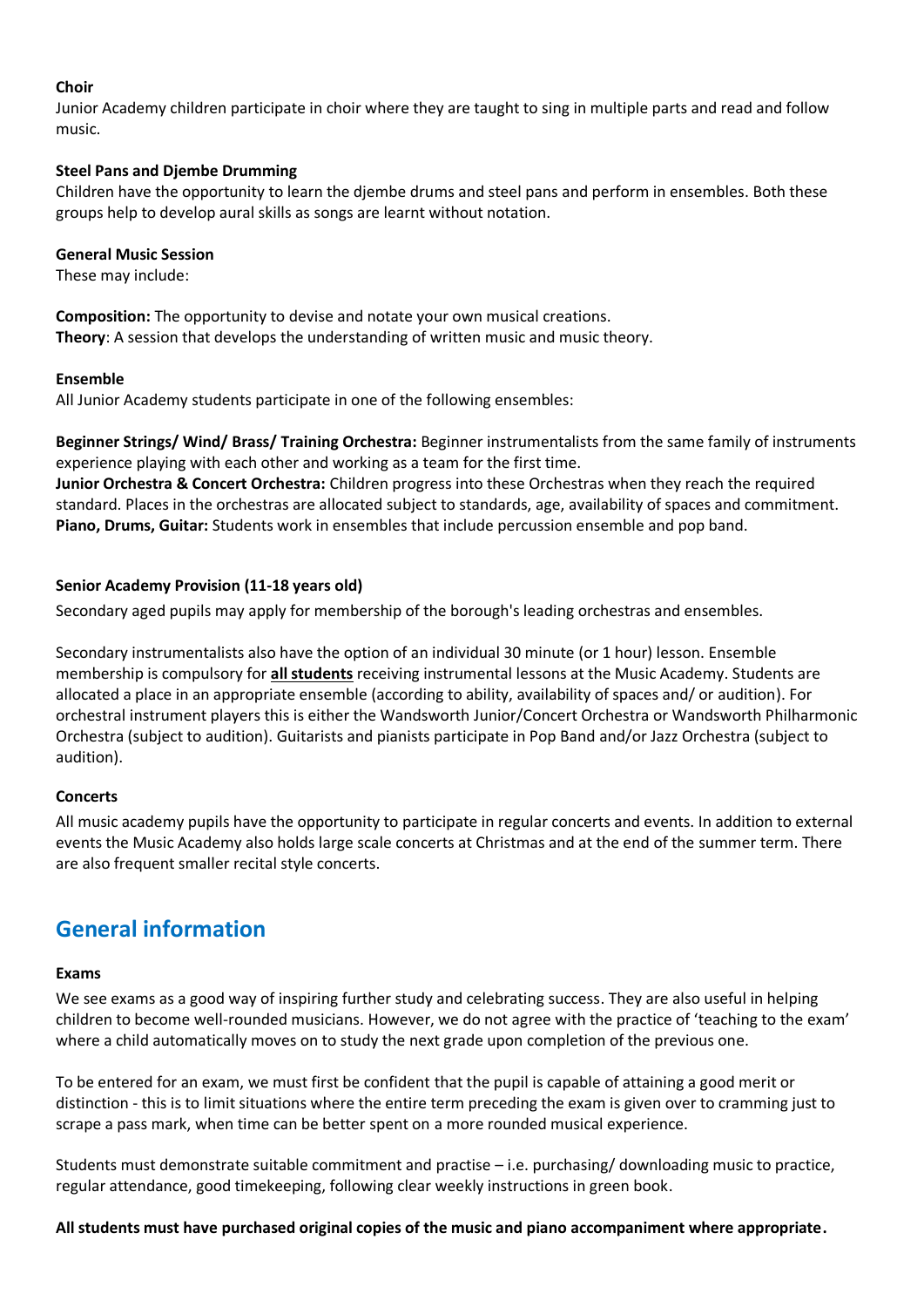Music tutors will put forward pupils who are ready to be entered for exams at the end of each term preceding the term in which the exam is to be taken. This ensures we have enough time to contact parents for permission and to collect payment. It also ensures that pupils will have enough time to be suitably well prepared.

By default we use **ABRSM** grades for orchestral instruments and piano as they cover supporting areas of music such as scales, aural & sight reading. For guitar we use Rockshool exams.

For more information on ABSRM exams please follow this link

<http://gb.abrsm.org/en/exam-support/your-guide-to-abrsm-exams/>

For more information on Rockschool guitar exams please follow this link

<http://www.rockschool.co.uk/qualifications/music/graded-music-exams/guitar/>

### <span id="page-6-0"></span>**Our tutors**

We have an outstanding team of professional music tutors and musicians. Many of our tutors work with top professional orchestras, bands and in West End Theatres. All tutors have been auditioned and interviewed by Wandsworth Music.

# <span id="page-6-1"></span>**The Wandsworth Music Academy Code**

Quite simply, we aim to inspire our children with a lifelong love and enjoyment of music. We would like all our musicians to support this goal and contribute to a safe and caring learning environment by committing to a few simple principles:

- **Enjoy** your music making! Playing a musical instrument and singing can be tremendously rewarding experiences and can lead to many wonderful experiences, memories and friendships.
- **Respect** your fellow musicians and support each other in your musical journeys. Please also take good care of our wonderful home and resources by keeping it clean and tidy, putting litter in bins and helping take care of instruments, music stands and other equipment. Take care of music by making markings only in pencil (good musicians are never without a pencil so they can mark changes in their music!).
- **Prepare** for your lessons and rehearsals. The very best musicians make performing sound easy- we can all emulate them by being prepared and practising the music! Family support plays a huge part in musical progress and the great thing is you don't have to be musical to help! Encouragement, little reminders to practice and supporting at concerts make a huge difference! Please also read and write in the practice books to communicate with your child's instrument teacher.
- **Perform** and participate in concerts and events. There are regular opportunities to perform at the Academy and the more advanced ensembles also get to play at events outside of the Academy. In recent years these have included prestigious venues such as the Royal Festival Hall, the Wimbledon Lawn Tennis Finals and concert tours to Holland, France, Germany, Austria and Spain.
- **Persevere** and learn the art of patient practice! The learning curve for any skill is rarely straight and we all find challenges along the way. When it gets tough persevere, keep a positive focus and move on to the next challenge!

# <span id="page-6-2"></span>**Wandsworth Music Academy - Code of conduct and terms and conditions**

### <span id="page-6-3"></span>**Attendance**

Places at the Music Academy are in high demand. In order to ensure that pupils progress and make the best use of their time we expect **regular and punctual attendance** every week.

<span id="page-6-4"></span>**Please** inform Wandsworth Music of any known absences in advance. If this is a last minute absence due to illness please use the emergency mobile number (contact numbers at the end of this document).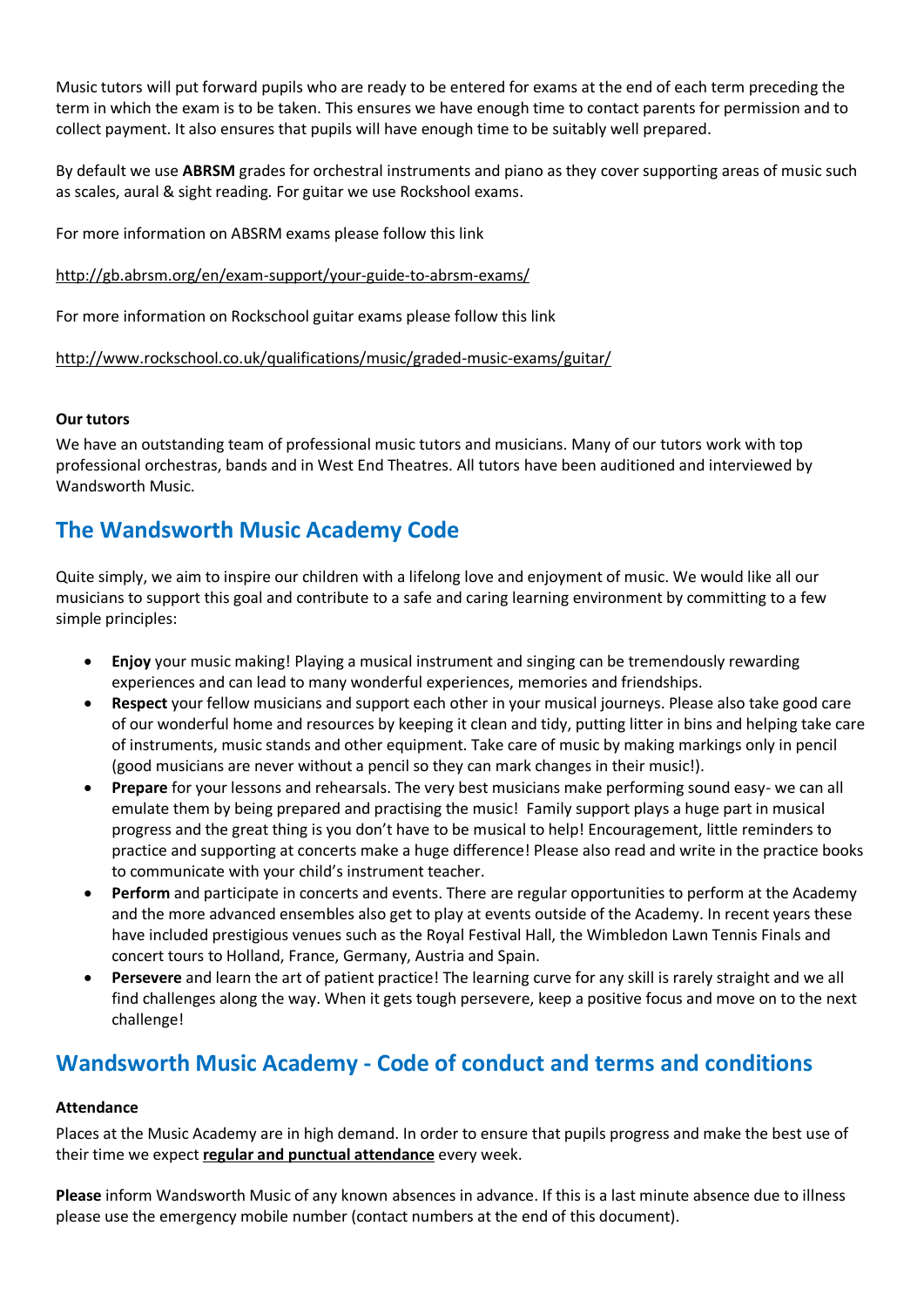**Please note** that in cases of continued poor attendance or regular absence we reserve the right to terminate your child's place at the Academy.

# **Conduct**

**Wandsworth Music** recognises and encourages talent and wishes to ensure that all musicians feel safe and supported in their activities.

WM will not tolerate any form of intimidation, bullying or discrimination. Discrimination or vilification on the ground of anyone's race, colour, gender, religion, age, sexual orientation, language or disability will not be tolerated.

We expect excellent behaviour at all times during Wandsworth Music activity. Sanctions will be used sparingly but in extreme circumstances poor behaviour may lead to the suspension or dismissal of a student. Serious misconduct will result in permanent exclusion from all Wandsworth Music activities.

Pupils and parents are under the direction of Wandsworth Music staff and must remain in the allocated areas at all times. Parents are not allowed to enter the main teaching buildings unless supervised by a member of the WM team.

If you have any concerns about pupil, parent or staff conduct then please conduct Jenny Long in the first instance.

### <span id="page-7-0"></span>**Ensemble rehearsals and concerts**

Regular attendance at rehearsals is vital in order to ensure that ensembles develop and play together properly. All ensembles rely on teamwork and commitment from each and every single member.

### **All members of Music Academy ensembles are expected to:**

- give their full commitment and have **regular** and **punctual attendance** at **all** rehearsals, courses and performances
- be prepared for rehearsals by:
	- downloading all relevant parts for their instrument / voice;
	- learning the parts thoroughly **before** the rehearsals;
	- taking parts to their lessons and to go through with their teacher;
- arrive at rehearsals and performances in good time to ensure you are seated, tuned and ready to start at the rehearsal time (this means arriving **at least 15mins** before the start time);
- bring a pencil and rubber to rehearsals;
- follow rehearsal etiquette by turning off mobile phones and paying full attention to the conductor;
- assist in the setup and pack down of rehearsals (including stacking own chair and stand, cleaning any rubbish away and ensuring all instruments are returned to storage as appropriate);

Full attendance at **all** rehearsals and events is expected unless agreed in advance and confirmed in writing by the Head of the Music or ensemble director. Failure to attend rehearsals without permission may necessitate musicians not being able to perform at concerts and result in your place in the ensemble being withdrawn or offered to another musician.

**Please note** that for senior ensembles members who do not demonstrate the required level of commitment and/or standard of playing may be required to re-audition.

# <span id="page-7-1"></span>**Registration**

All pupils must register on arrival; On Saturdays, Junior Academy pupils should register with the Administrator. Senior Academy students should self-register at the reception desk.

<span id="page-7-2"></span>On Wednesdays all pupils should register with the administrator in block 8 of the performing arts building.

# **Collection of Pupils**

For Junior Academy Pupils (Y1-6) please ensure you come into the school to collect your child as we will not allow them to leave otherwise. Please ensure that you are on time to collect your child at the end of the session. If you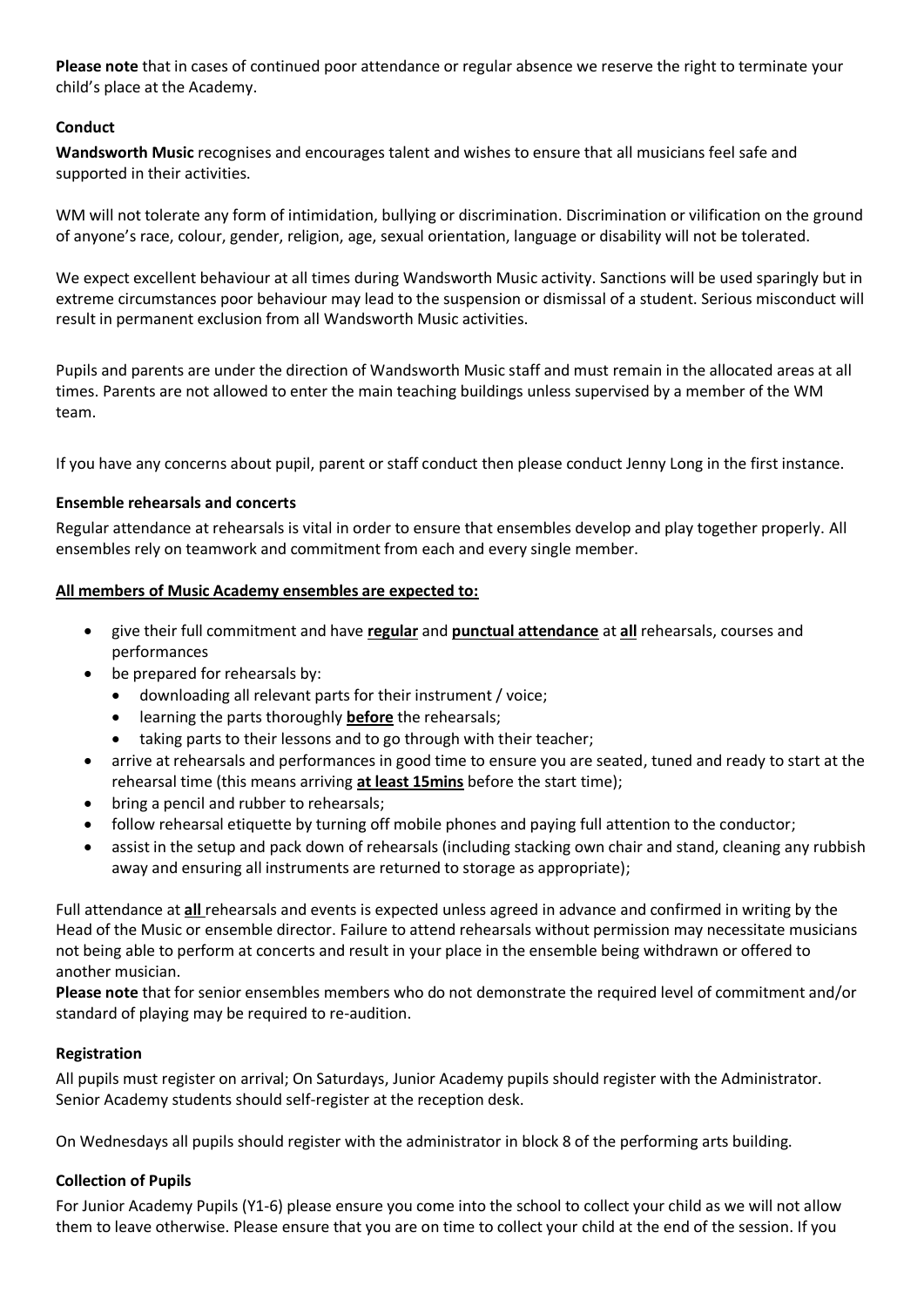wish your child to go home unaccompanied on a regular basis, you must provide this instruction in writing before we will be able to agree it.

It is assumed that all Senior Academy (Y7-13) pupils can travel to and from the academy independently and will leave the site once their scheduled lessons are finished.

Only Junior Academy students for whom Wandsworth Music have received parental permission will be allowed to leave unaccompanied.

### <span id="page-8-0"></span>**Late arrivals**

Please ensure that arrival is registered even if late: it is essential that we are aware of the number of people actually present in the building in case of any emergency.

<span id="page-8-1"></span>Pupils who are persistently late may be excluded from the Music Academy.

### **Practice**

Please check and follow tutor instructions in the green practice books every week. Learning a musical instrument requires dedication and a commitment to regular and focused practice. To make musical progress, nothing is as important as the quality and the quantity of practice time!

We expect all pupils at the Music Academy to practice regularly. As a guide we recommend the **minimum** daily practice times:

| Beginners: | 10-15mins daily       |
|------------|-----------------------|
| Grade 1-3  | 20-25mins daily       |
| Grade 4+   | At least 30mins daily |

### <span id="page-8-2"></span>**Term dates**

These will be supplied at the beginning of each term. Generally the academy runs for 30 sessions per year, usually 10 a term but this can vary. The latest term dates can be viewed **[here](https://wandsworthmusic.co.uk/wma-term-dates/)**

# <span id="page-8-3"></span>**Food and drink**

Please remember that Burntwood School has a strict no eating and drinking policy in all classrooms. Food and drink may only be consumed in agreed areas. Please ensure that all litter is placed in outside bins. Please ensure the snacks you provide are nut free as we have children with severe nut allergies attending the Academy and no glass bottles. Thank you for your continued co-operation.

### <span id="page-8-4"></span>**Smoking**

<span id="page-8-5"></span>Smoking is not permitted during any Wandsworth Music activity.

# **Toilets**

Toilets for parental use are located by the main reception desk at Burntwood. All other toilets are for the use of children only. Please ensure that toilets are left as you would expect to find them.

### <span id="page-8-6"></span>**Parent enquiries**

We politely request that administrative matters are raised **during the week by email or phone**.

Due to child safeguarding once your child is registered please do not accompany them around the site or to lessons. Under no circumstances are parents allowed to access any parts of the building, unless agreed by Wandsworth Music.

# <span id="page-8-7"></span>**Car Parking**

There is free on street car parking available in surrounding roads. Please show consideration for our neighbours when parking and please **do not park on the yellow zig zag lines** outside the school as this causes significant danger for children crossing the road.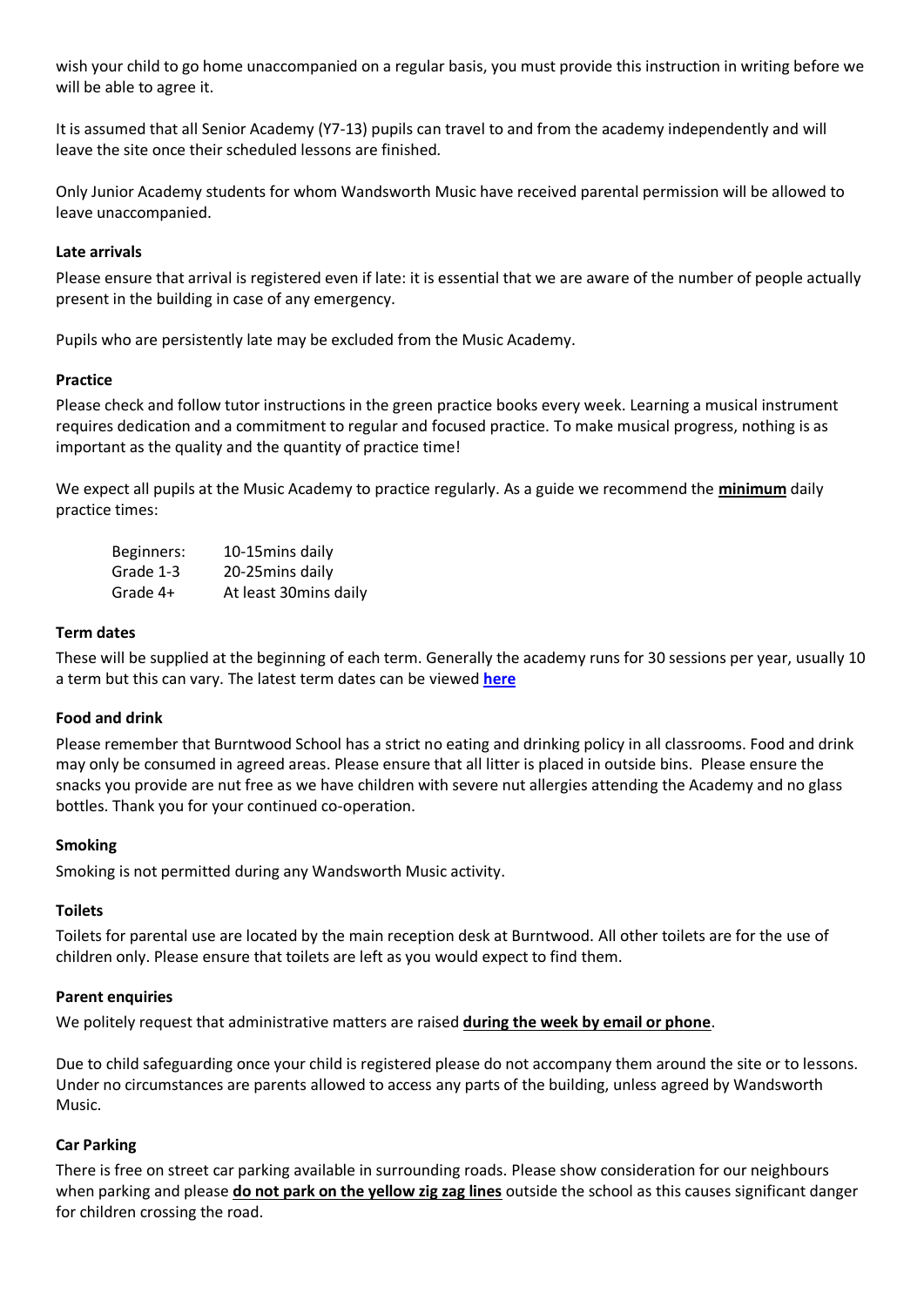Where possible we would encourage pupils to travel on foot, bike or by public transport.

# <span id="page-9-0"></span>**Tutors**

The same tutors will be provided as consistently as possible, however the Academy reserves the right to vary activities when absences occur. Our standard action is to replace the absent tutor with a suitable deputy, but we cannot guarantee this as some absences are inevitably at very short notice.

### <span id="page-9-1"></span>**Changes of lesson**

It is expected that once a place is accepted, the pupil will continue to learn the chosen instrument unless there is a specific reason to change. Where there is a strong reason for the change of study instrument and a vacancy is available, we may be willing to consider this on an individual basis.

### <span id="page-9-2"></span>**Instrument care**

Instruments are available to hire. Hire charges and terms are available from the music office. Loaned instruments should be cared for and **insured** against loss and damage by the borrowers. We reserve the right to request payment for any necessary repairs and or loss. Repairs must always be arranged or agreed through the Music Academy.

If your child ends tuition with us, the instrument must be returned to the Music Office within 2 weeks of the tuition ending.

# <span id="page-9-3"></span>**Strings, reeds and accessories**

Pupils are required to purchase their own supply of strings / reeds/ oil direct from a music supplier. Spares should be kept in the instrument case. We are happy to recommend suppliers - Please ask the administrator for more information.

### <span id="page-9-4"></span>**Mobile phones and valuables**

These should not be brought into the Music Academy as we cannot be held responsible for their safekeeping. All items including mobile phones are brought at students' own risk. Mobile phones should be kept away and powered off during teaching sessions at the music academy.

### <span id="page-9-5"></span>**Emergencies**

In cases of serious adverse weather conditions or unforeseen safety problems at the Academy, a session may be cancelled without notice. Thus it is important that younger pupils are always delivered to the Academy and not "dropped off" at the door/end of the road, etc. It is also important that children are not left before the Academy is open, for the same reason

### <span id="page-9-6"></span>**Emergencies arising for parents/carers**

Please ensure that a message is sent as soon as possible if special and serious difficulties arise. Telephone numbers are given below.

# <span id="page-9-7"></span>**Medical Information**

We need to know of conditions that could arise requiring action during sessions. If a student is an asthma sufferer, for example, we need to be aware of this, and to know whether an inhaler is carried. Likewise if they carry an epipen, please let us know.

### <span id="page-9-8"></span>**Additional needs**

<span id="page-9-9"></span>Please let us know if your child has any additional needs or requires additional support.

### **Personal Information**

Please don't forget to inform us if you change your address, telephone contact number[s] or arrangements for collection of your child at the ends of sessions.

### <span id="page-9-10"></span>**Fees**

Fees are payable **before** the start of a new term and must be paid online via the payment portal.